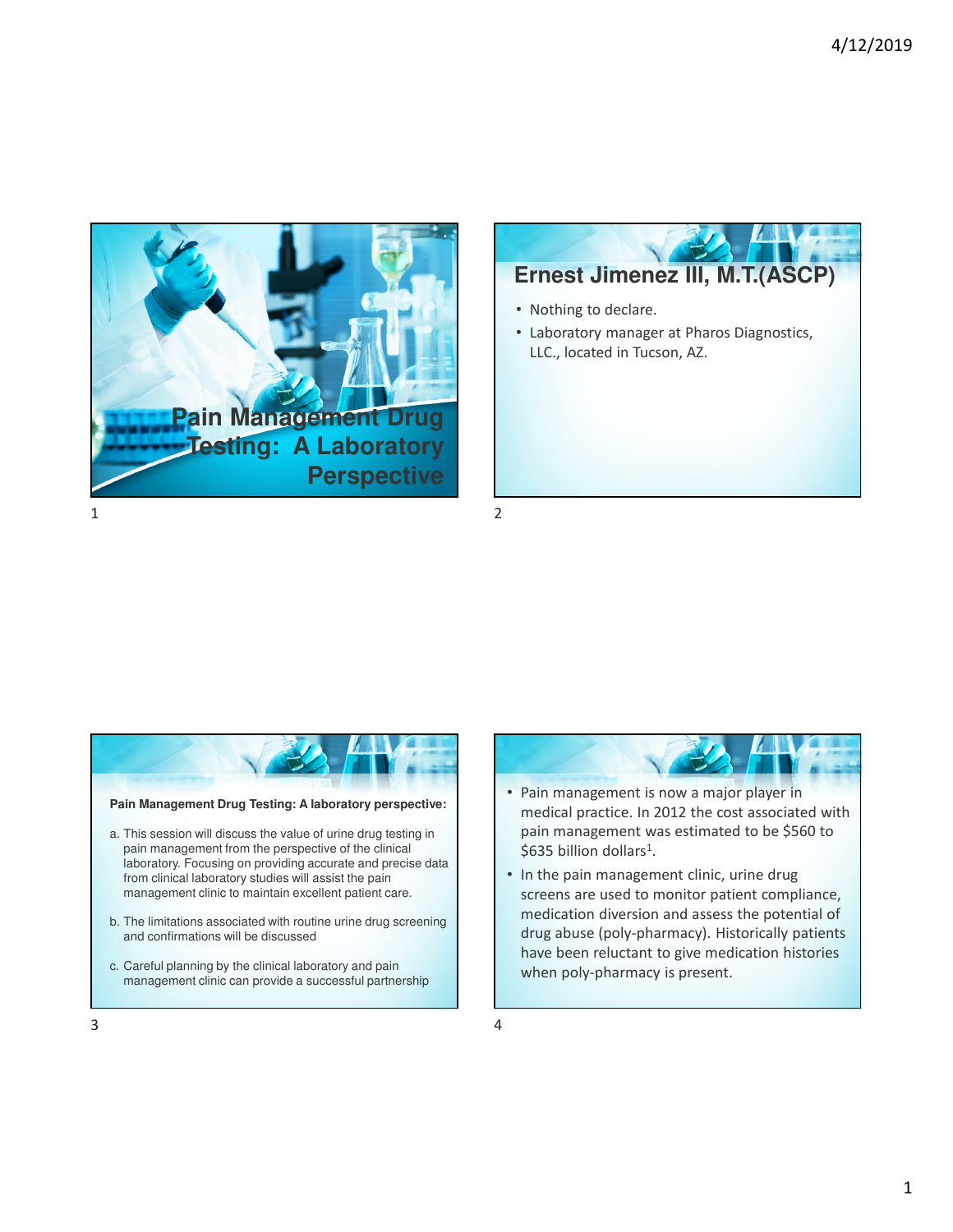

| Despite the increased regulation and close monitoring of opioid<br>medications, opioid overdoses have reached epidemic status. The<br>CDC reported that in 2017, prescription opioids account for 35% of<br>overdose deaths. <sup>2</sup><br>50,000<br>40,000                                                                                                                             |
|-------------------------------------------------------------------------------------------------------------------------------------------------------------------------------------------------------------------------------------------------------------------------------------------------------------------------------------------------------------------------------------------|
| Other Synthetic<br>30,000<br>Narcotics other than<br>Methadone (mainly<br>fentanyl), 28,466<br>Prescription Opioids, 17,029<br>20,000<br>Heroin, 15,482<br>Cocaine, 13,942                                                                                                                                                                                                                |
| Benzodiazepines, 11,537<br>10,000<br>Psychostimulants with Abuse Potential<br>(Including Methamphetamine), 10,333<br>Antidepressants, 5.269<br>$\Omega$<br>203 205 200 200 201 2013 2015 2017<br>Source: : Centers for Disease Control and Prevention, National Center for Health Statistics. Multiple Cause of Death 1999-2017 on CDC<br>WONDER Online Database, released December, 2018 |





• Urine drug testing in the pain management sphere focuses primarily on the detection of drugs as part of patient care. Focus is on the need to detect or not detect the prescribed drug and whether the patient is using any other drug that has not been prescribed by the clinician (this could include illicit drugs).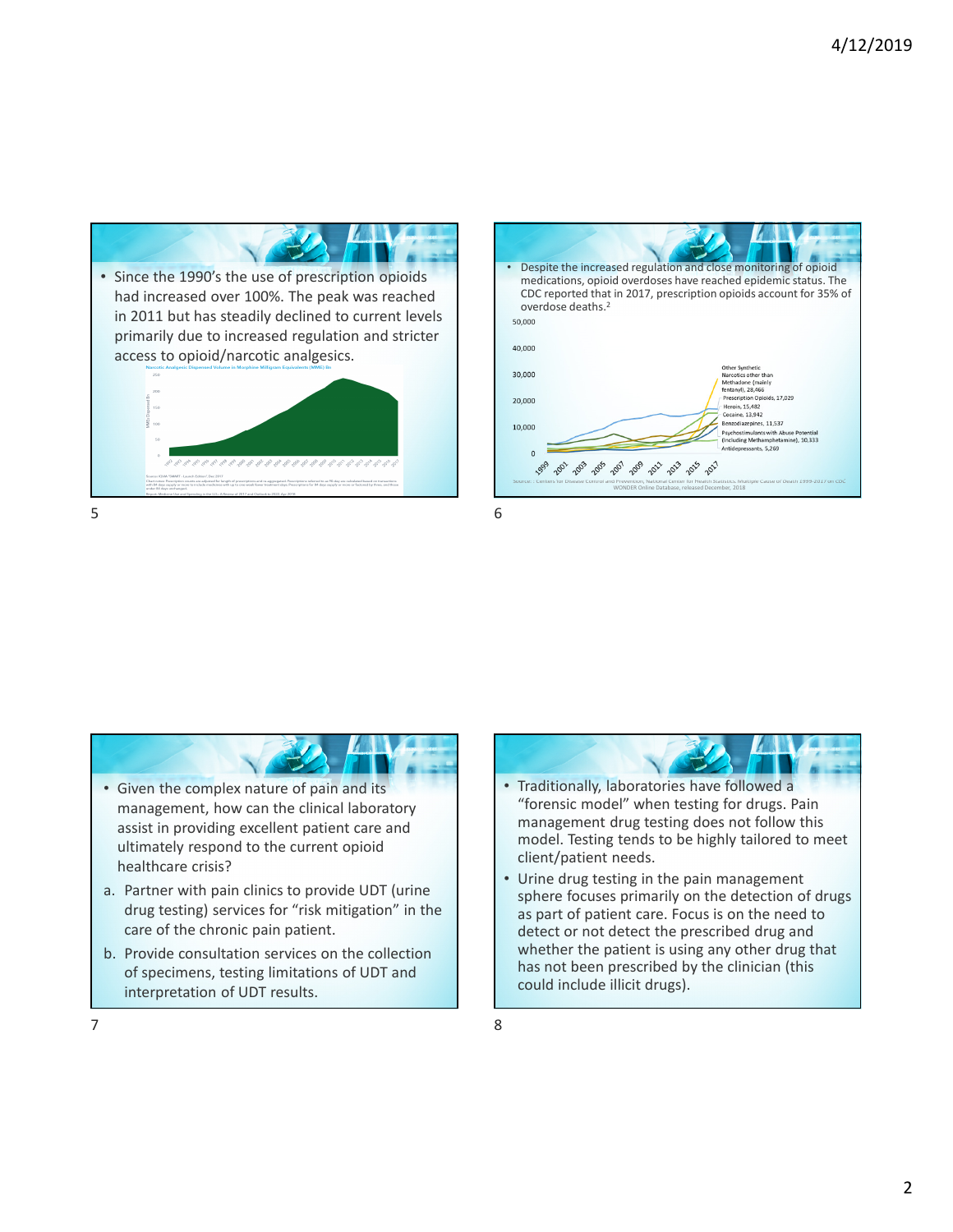

#### • Testing track:

- 1. Urine is collected, then sent to the laboratory. The laboratory accessions the specimen and proceeds to the analysis.
- 2. The specimen is screened by an immunoassay and all positive findings are confirmed by GC/MS or LC-MS. In some cases negative results will need to be confirmed for non-compliance.
- 3. Results are generated and reported.
- 4. Easy??? Not really…





 $9 \hspace{2.5cm} 10$ 

• How should laboratories establish testing services when there are literally hundreds of drugs available for patients? Focus on key drugs and drug classes.

- Drug or drug classes analyzed: amphetamines, barbiturates, benzodiazepines, cocaine, THC, opiates for screens. Followed by targeted analysis on the mass spectrometer for prescribed or non-prescribed medications.
- Following the three tiered system of panel testing as recommended by the AACC's Academy Laboratory Medicine Practice Guidelines, "Using Clinical Laboratory Test to Monitor Drug Therapy in Pain Management Patients"<sup>3.</sup>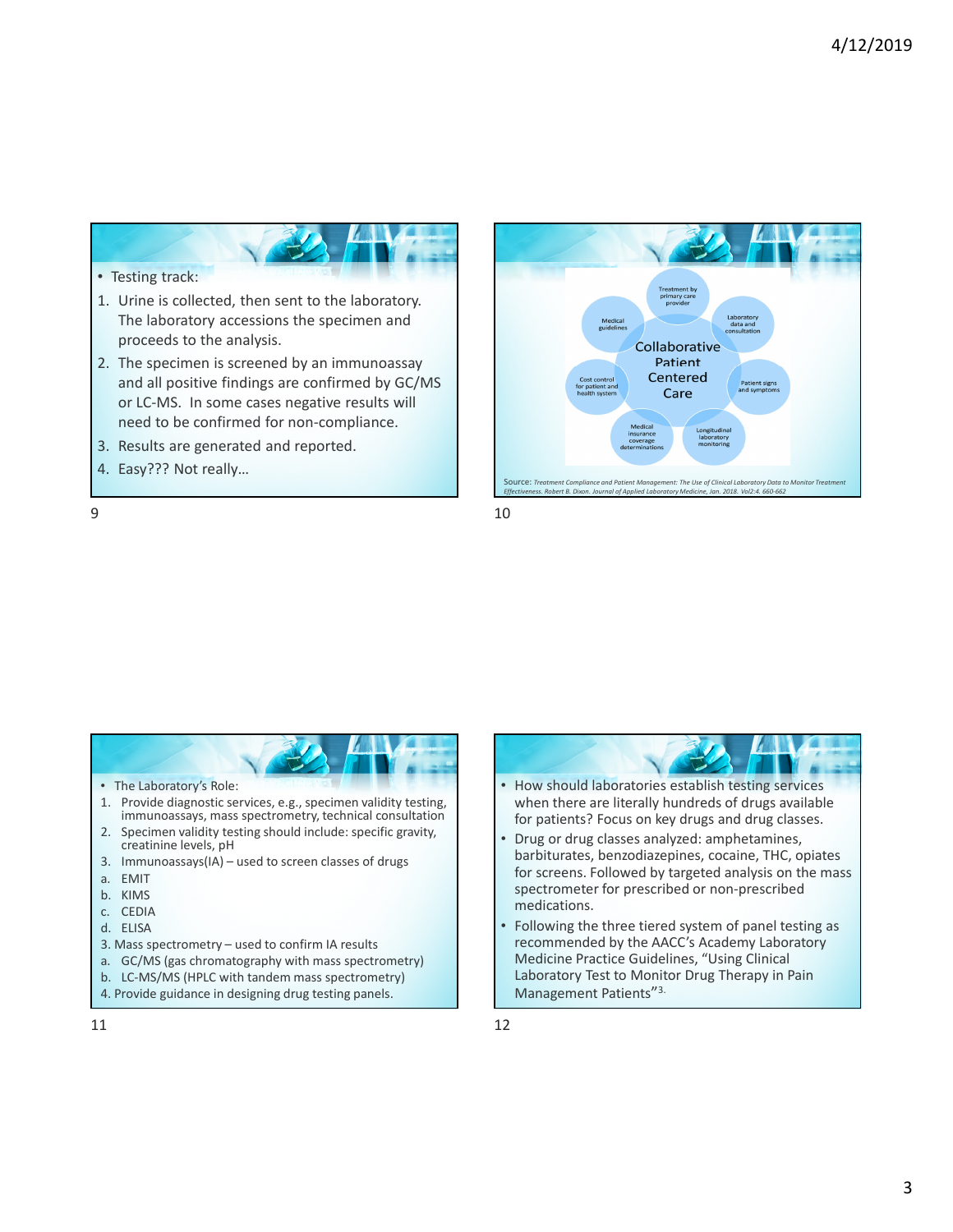## **Three Tiered System of Drug Testing**

- Tier I : routine monitoring for amphetamines, barbiturates, benzodiazepines, Cannabinoids, Cocaine and Opiates/Opioids
- Tier II: High Risk Patients with known history of drug abuse. Include Tier I drugs plus alcohol, anticonvulsants, antidepressants, synthetic cathinones, dissociative anesthetics, hallucinogens, muscle relaxants.
- Tier III: only as clinically indicated. All of Tier I and II drugs plus "OTC" analgesics, antihistamines, antipsychotics and synthetic cannabinoids.

# **Immunoassays: Pros and Cons**

- Readily available for any clinical chemistry analyzer
- Qualitative or semi-quantitative results. Should be reported as "detected" or "not detected". Positive vs. Negative can give a false sense of security.
- Improved detection limits, by validating at lower cut-off values than normally used in regular toxicology screens. If modified it must be validated
- Limited in the substances detected. General rule is the immunoassay will detect classes of drugs not specific drugs. Interference can occur, resulting in false positive and false negative results
- If possible leave the POCT devices in the clinic.

 $13$  and  $14$ 





 $15$  and  $16$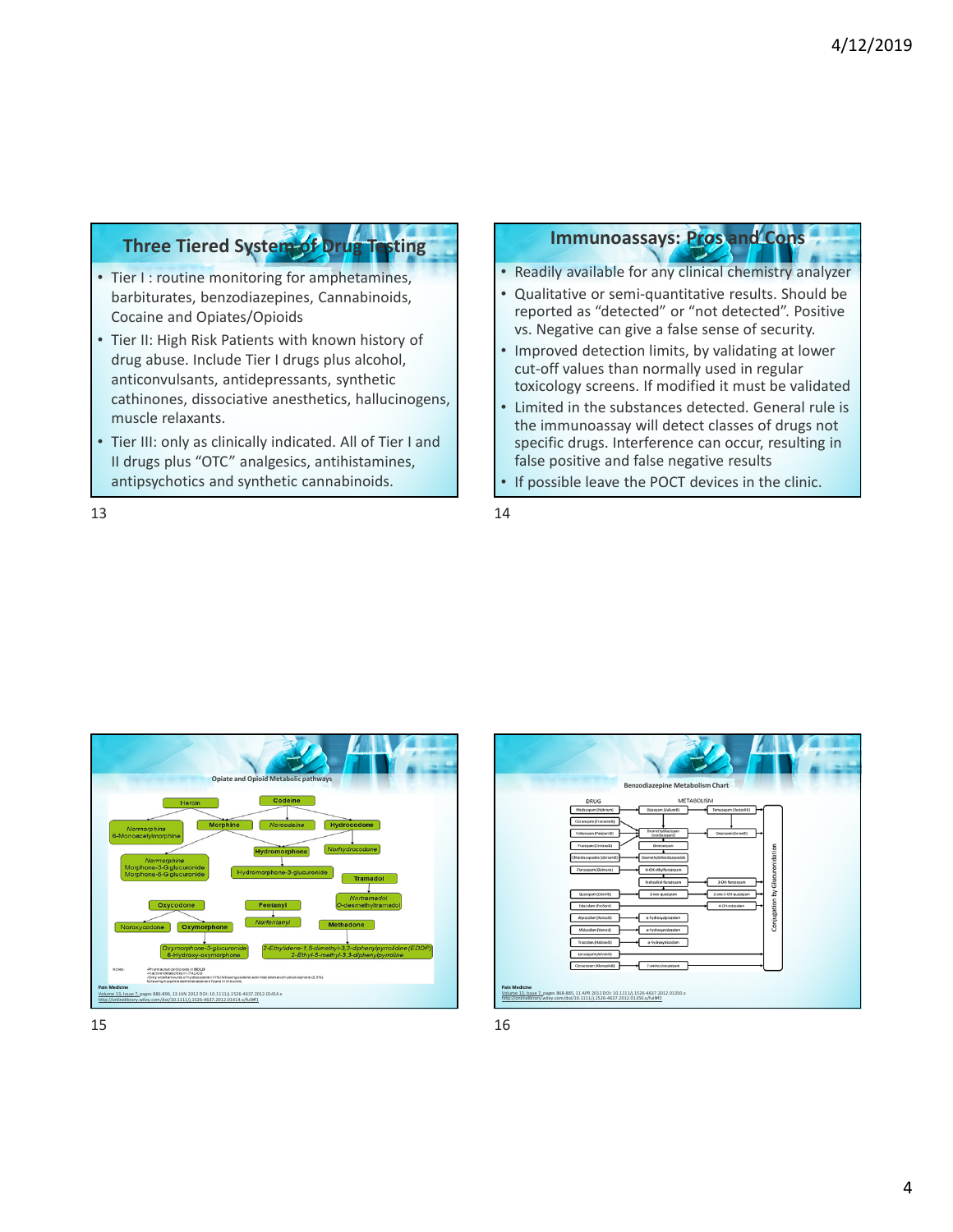### **Targeted or Confirmatory**

- Methodologies: Gas Chromatography/Mass Spectrometry (GC/MS) and Liquid Chromatography with Mass Spectrometry (LC/MS)
- Very specific and sensitive methodologies. With the caveat that the methods are highly variable and all considered laboratory developed test (LDT)
- Can be very expensive to purchase, operate and maintain. Require highly skilled laboratory personnel.
- Confirmation studies include detection/identification and quantitation of parent drug and metabolite(s)

### **Mass Spec Technolog**

- Very specific for analyte identification, utilization of chromatography to separate mixtures of compounds, measures mass/charge (m/z) of molecules in conjunction with molecular ion production for identification.
- GC/MS is usually single quad technology. Require analyte derivatization for analysis and operate on high temperatures.
- LC-MS/MS will use liquid chromatography in conjunction with triple quad technology to analyze samples. This is now the preferred method of confirmation because of the sensitivity of the instrumentation. Does not require derivatization for analysis. Great for heat labile compounds.

 $17$  and  $18$ 

#### **Mass Spectrometry: The Good, The Bad and The Ugly**

- The Good: very sensitive, can usually detect compounds in the ng/mL or pg/mL levels. Able to use multiplex analysis for numerous compounds in one run to provide a broad spectrum analysis.
- The Bad: expensive equipment, standards, and expensive to operate. Requires highly trained personnel for the analysis to be complete.
- The Ugly: all mass spec analysis are LDT's. There is a lack of uniformity throughout the country. Not fool-proof. Analysis is highly dependent upon correct analysis of data generated

# **Reporting and Interpretation of Results**

- Develop professional relationships with pain management clinicians and pharmacologist. Use a team effort for development of testing panels and distribution of results.
- Stick to the facts. Follow national reporting guidelines and recommendations. Provide as much information on the laboratory report as possible without information overload.
- Know the technical limitations of your analysis and clearly state those limits, e.g., cut-offs are clearly documented, list drugs detected by class in immunoassays, document whether or not the drug was confirmed, state whether or not the analysis utilizes hydrolysis for the detection of drugs